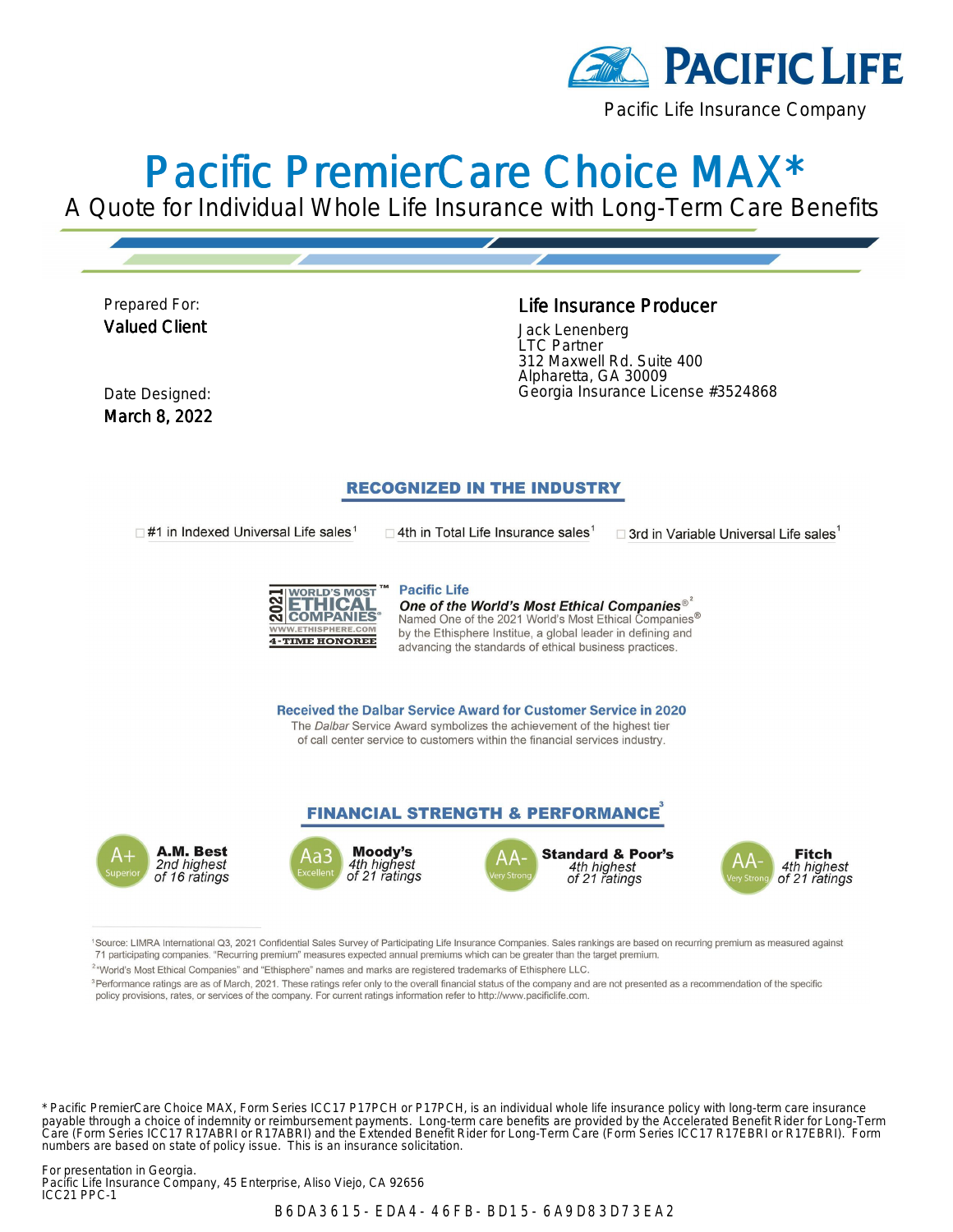

## Compare Rainy Day Funds

You probably haven't planned for long-term care costs and that's OK. More than 90% of Americans plan to self-insure against the financial risk of long-term care.<sup>1</sup> Part of living well is planning ahead. It may benefit you to consider your options. If you need long-term care, will the rainy day fund you've set aside be sufficient to meet the rising costs of long-term care services? What if you could mimic the features you like most about selfinsuring but use a financial vehicle better suited for meeting long-term care costs?

| <b>BENEFITS IF YOU</b>                                                     | <b>PLANNED:</b><br><b>Existing Rainy Day Fund</b>                                        | <b>CONSIDER:</b><br><b>Pacific PremierCare Choice MAX</b><br>Whole Life Insurance with<br>Long-Term Care Benefits |
|----------------------------------------------------------------------------|------------------------------------------------------------------------------------------|-------------------------------------------------------------------------------------------------------------------|
| <b>LIVE</b><br>Help pay for your long-term<br>care expenses.               | \$100,000                                                                                | \$250,480 on Day One <sup>2</sup><br>\$664,599 at Age 80 <sup>2</sup><br><b>Total Long-Term Care Benefits</b>     |
| <b>QUIT</b><br>Access to asset if long-term<br>care is never needed.       | \$100,000                                                                                | \$70,000 on Day One<br>\$100,000 Fully Vested in Year 15<br>Vested Return of Premium Benefit                      |
| <b>DIE</b><br>Leave assets to heirs if long-<br>term care is never needed. | \$100,000                                                                                | \$100,000<br>Death Proceeds to Beneficiaries<br>(Before Minimum Death Benefit) <sup>3</sup>                       |
|                                                                            | <b>WHAT'S THE RISK?</b><br>Will this rainy day fund be<br>enough to cover your long-term | <b>WHAT'S THE RISK?</b><br>If you change your mind, you may<br>only get the value of your vested                  |

care expenses?

premium dollars back.

1 Per Morningstar, "75 Must-Know Statistics About Long-Term Care: 2018 Edition," Aug. 2018, at https://

www.morningstar.com/articles/879494/75-mustknowstatistics-about-longterm-care-2018-ed.html, accessed July 2019, 7.25 million Americans have long-term care insurance. Per the U.S. population clock at www.census.gov/popclock accessed July 2019, there are 328,257,951 Americans, so 97% are uninsured.

2 Total long term-care benefit amounts on day one and age 80 are based on the Reimbursement Payment Option only. Please see the quote for details on benefit payment options.

3 The Death Proceeds (Before Minimum Death Benefit) amount shown does not reflect the Minimum Death Benefit, which may provide higher Death Proceeds. See the End of Year Death Proceeds column on the Policy Values and Long-Term Care Benefits page for Death Proceeds that include the Minimum Death Benefit.

ICC21 PPC-1 **Example 20 For: Valued Client** Life Insurance Producer: Jack Lenenberg **Formula** For: Valued Client Pacific Life Insurance Company, 45 Enterprise, Aliso Viejo, CA 92656

22.10.0W.I Run: 3/8/2022 12:41 PM PPC Choice MAX-RP4 - 73,650 / 100,000.00 / 147,300 / 4 / IND / 7P: \$5,652 / 3/8/2022 / TP: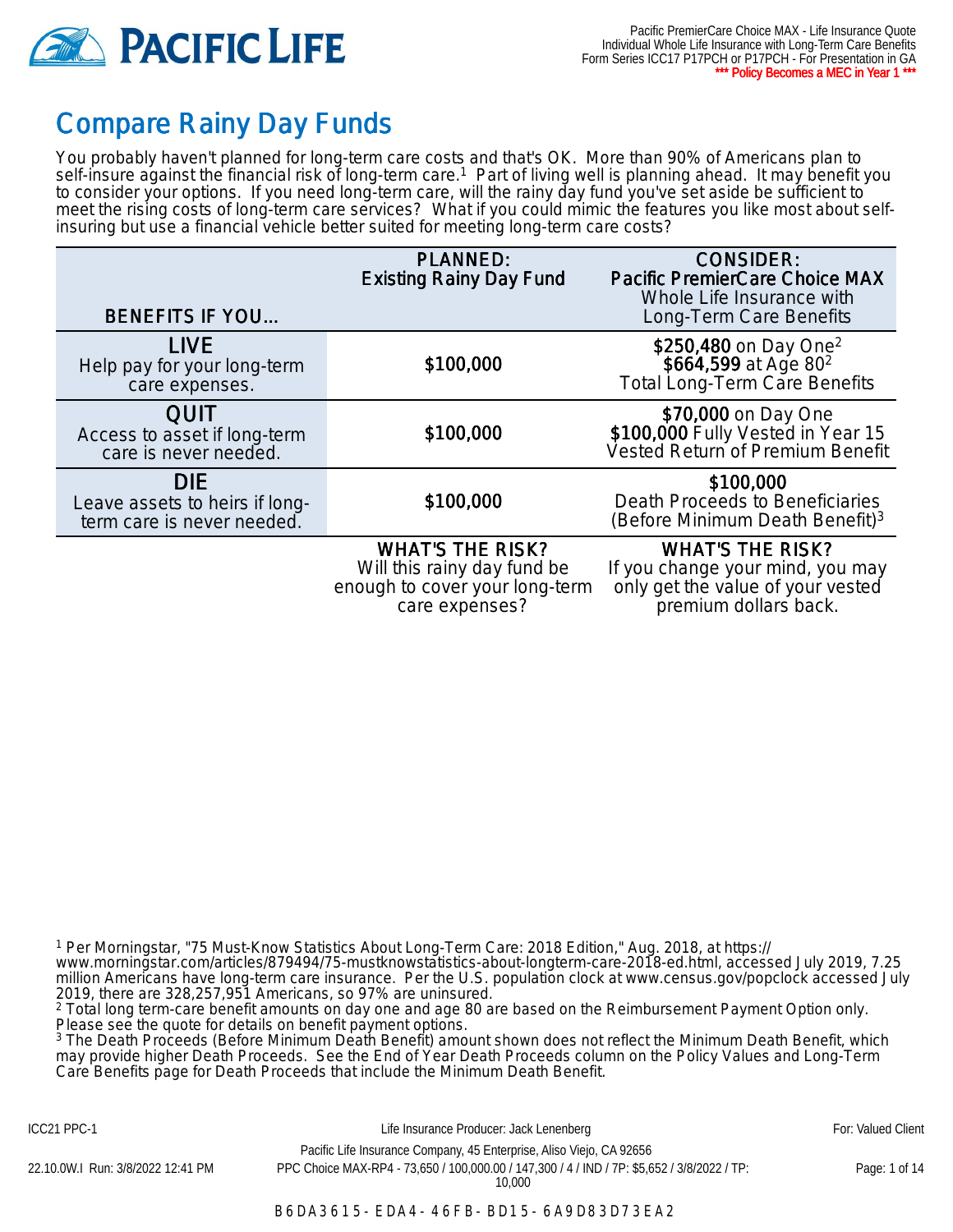

### Embrace the Power of Leverage

By repositioning a portion of your rainy day fund with Pacific PremierCare Choice MAX, the dollars you had previously saved may be leveraged for long-term care (LTC).

#### Reposition a Portion of Your Current Assets

Hypothetical Retirement Assets



#### Reposition \$100,000 as a Single Premium<sup>1</sup>

| 2.50 x Premium<br>for LTC on Day 1              | 6.65 x Premium<br>for LTC at Age 80            | <b>Return of Premium Benefit</b><br>or Death Proceeds                                        |
|-------------------------------------------------|------------------------------------------------|----------------------------------------------------------------------------------------------|
| \$250,480<br>Total LTC Benefits <sup>2</sup>    | \$664,599<br>Total LTC Benefits <sup>2</sup>   | Vested Return of Premium Benefit<br>\$70,000 on Day 1<br>\$100,000 Fully Vested in Year 15   |
| $($3,069$ Monthly Maximum Benefit) <sup>2</sup> | (\$8,142 Monthly Maximum Benefit) <sup>2</sup> | OR                                                                                           |
|                                                 |                                                | Death Proceeds to Beneficiaries:<br>(Before Minimum Death Benefit) <sup>3</sup><br>\$100,000 |

Never Lose Control of Your Money with Vested Return of Premium Benefit or Death **Proceeds** 

1 LTC Benefits are based on the following quoted assumptions: 6 year benefit duration, a 5% Compound Interest Inflation Benefit Option and a Vested Return of Premium Benefit for a male insured, issue age 60, nonsmoker with Couples Discount. 2 Total LTC and Monthly Maximum Benefit amounts shown are based on the Reimbursement Payment Option only. Please see the quote for details on benefit payment options.

3 The Death Proceeds (Before Minimum Death Benefit) amount shown does not reflect the Minimum Death Benefit, which may provide higher Death Proceeds. See the End of Year Death Proceeds column on the Policy Values and Long-Term Care Benefits page for Death Proceeds that include the Minimum Death Benefit.

ICC21 PPC-1 **Example 20 For: Valued Client** Life Insurance Producer: Jack Lenenberg **For: Valued Client** For: Valued Client Pacific Life Insurance Company, 45 Enterprise, Aliso Viejo, CA 92656

10,000

22.10.0W.I Run: 3/8/2022 12:41 PM PPC Choice MAX-RP4 - 73,650 / 100,000.00 / 147,300 / 4 / IND / 7P: \$5,652 / 3/8/2022 / TP: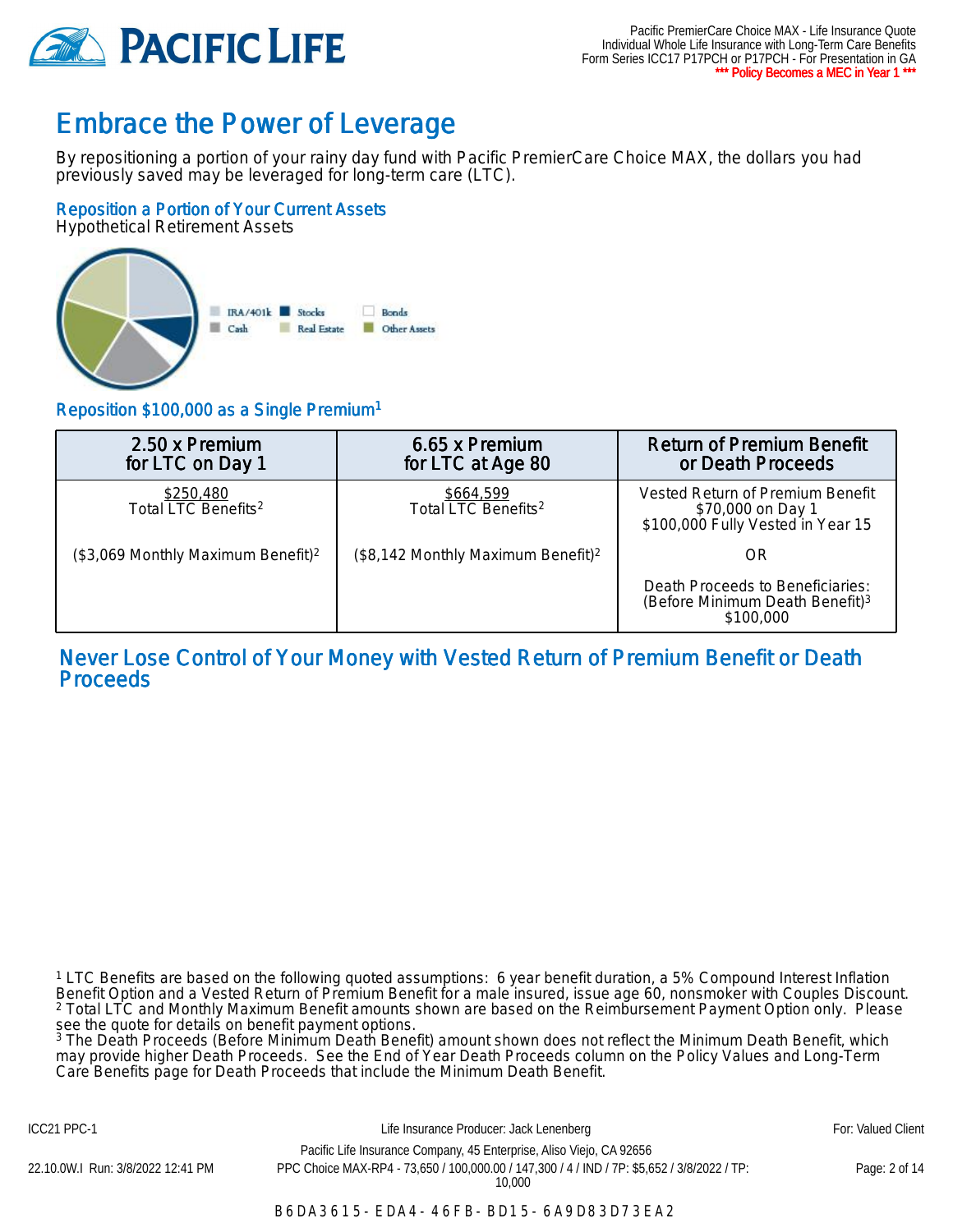

Pacific PremierCare Choice MAX - Life Insurance Quote Individual Whole Life Insurance with Long-Term Care Benefits Form Series ICC17 P17PCH or P17PCH - For Presentation in GA \* Policy Becomes a MEC in Year 1 \*

Proposed Insured: Valued Client Male, Age 60 Nonsmoker with Couples Discount

#### Life Insurance Producer:

Jack Lenenberg LTC Partner 312 Maxwell Rd. Suite 400 Alpharetta, GA 30009

#### ALL VALUES AND BENEFITS ARE GUARANTEED<sup>1</sup>

| <b>Single Premium</b>                                                                         | \$100,000.00           | The initial scheduled premium amount shown assumes<br>premiums are received on the policy effective date.                                                                                                                                                                                                                                                                                                                                                                                                                                                                                                               |
|-----------------------------------------------------------------------------------------------|------------------------|-------------------------------------------------------------------------------------------------------------------------------------------------------------------------------------------------------------------------------------------------------------------------------------------------------------------------------------------------------------------------------------------------------------------------------------------------------------------------------------------------------------------------------------------------------------------------------------------------------------------------|
| <b>Guaranteed Return of Premiums</b>                                                          | Vested                 | The Return of Premium Benefit is based on cumulative<br>premium paid to date and is subject to a vesting<br>schedule, adjustments for any paid policy benefits and<br>any policy debt.                                                                                                                                                                                                                                                                                                                                                                                                                                  |
| Initial Total Long-Term Care (LTC)<br><b>Benefits</b><br>Age 80 Total Long-Term Care Benefits | \$250,480<br>\$664,599 | These are the Total Long-Term Care Benefit amounts<br>available on day 1 and at age 80 for the Reimbursement<br>Payment Option, subject to rider terms and conditions.<br>See the Benefit Payment Options and Total Long-Term<br>Care Benefits sections for benefit amounts and<br>information based on the Indemnity Payment Option.                                                                                                                                                                                                                                                                                   |
| Initial Monthly Maximum Benefit <sup>2</sup><br>Age 80 Monthly Maximum Benefit <sup>2</sup>   | \$3,068<br>\$8,142     | These are the Monthly Maximum Benefit amounts<br>available on day 1 and at age 80 for the Reimbursement<br>Payment Option, subject to rider terms and conditions <sup>2</sup> .<br>See the Benefit Payment Options and Monthly<br>Maximum Benefit sections for benefit amounts and<br>information based on the Indemnity Payment Option.                                                                                                                                                                                                                                                                                |
| <b>LTC Benefit Duration</b>                                                                   | 6 years                | This is the elected benefit duration.                                                                                                                                                                                                                                                                                                                                                                                                                                                                                                                                                                                   |
| <b>Inflation Benefit Option</b>                                                               | 5% Compound            | The inflation option will automatically increase the<br>Monthly Maximum Benefit amount by the selected<br>percentage on each policy anniversary.                                                                                                                                                                                                                                                                                                                                                                                                                                                                        |
| <b>Initial Death Proceeds</b>                                                                 | \$100,000.00           | The Initial Death Proceeds is the value that is payable to<br>your beneficiaries. The value shown is before the<br>Minimum Death Benefit.                                                                                                                                                                                                                                                                                                                                                                                                                                                                               |
| <b>Indemnity Benefit Factor</b>                                                               | 80.00%                 | The Indemnity Benefit Factor is used only when the<br>Indemnity Payment Option is elected. The reductions to<br>Death Proceeds and Total Return of Premium Benefit<br>are calculated the same way for the Indemnity Payment<br>Option as for the Reimbursement Payment Option, with<br>an additional adjustment made by applying the<br>Indemnity Benefit Factor. The long-term care benefit<br>amounts available under the Indemnity Payment Option<br>shown in this quote equal the long-term care benefit<br>amounts available under the Reimbursement Payment<br>Option multiplied by the Indemnity Benefit Factor. |

<sup>1</sup>Policy benefits and values are guaranteed as long as all scheduled premiums are paid when due and no loans are taken. Long-term care benefits are reduced by any policy distributions (loans or terminal illness benefit). Death Proceeds and Return of Premium Benefit will also be reduced by policy distributions and when long-term care benefits are taken. Age 80 benefits assume long-term care benefits begin at age 80.

<sup>2</sup> Where monthly benefit payments are made as reimbursements, the monthly maximum benefit may be limited to the cost of covered long-term care expenses actually incurred, which may be less than the Monthly Maximum Benefit. The Monthly Maximum Benefit may be pro-rated based on the actual number of days that the insured is chronically ill or confined to a facility. Pro-rating does not apply if the Indemnity Payment Option is in effect.

ICC21 PPC-1 **Example 20 For: Valued Client** Life Insurance Producer: Jack Lenenberg **Formula** For: Valued Client

Pacific Life Insurance Company, 45 Enterprise, Aliso Viejo, CA 92656 22.10.0W.I Run: 3/8/2022 12:41 PM PPC Choice MAX-RP4 - 73,650 / 100,000.00 / 147,300 / 4 / IND / 7P: \$5,652 / 3/8/2022 / TP: 10,000

Page: 3 of 14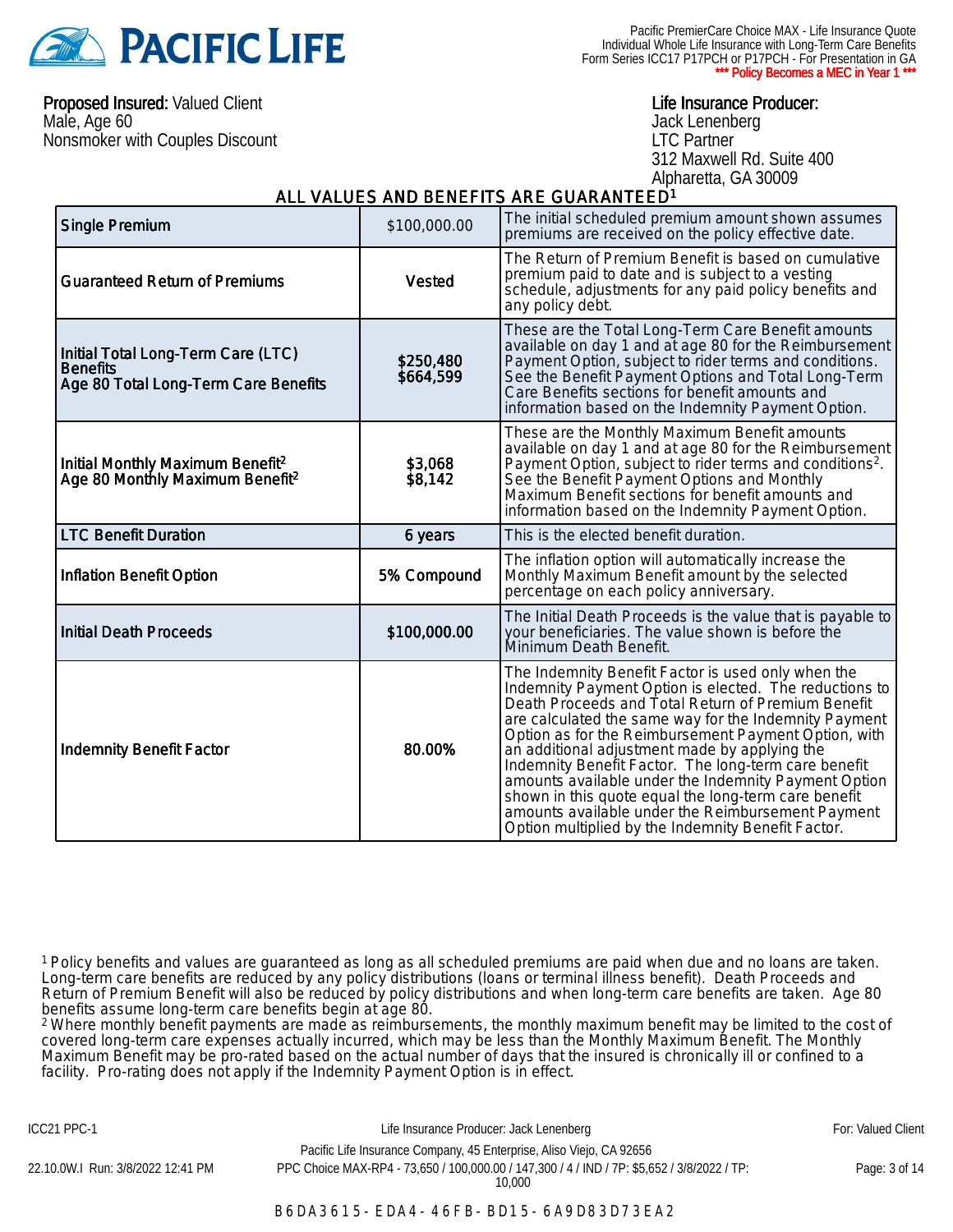

Pacific PremierCare Choice MAX - Life Insurance Quote Individual Whole Life Insurance with Long-Term Care Benefits Form Series ICC17 P17PCH or P17PCH - For Presentation in GA \* Policy Becomes a MEC in Year 1 \*

Proposed Insured: Valued Client Male, Age 60 Nonsmoker with Couples Discount

Inflation Benefit Option: 5% Compound Life Insurance Producer: Benefit Duration: 6 Years Jack Lenenberg

LTC Partner 312 Maxwell Rd. Suite 400 Alpharetta, GA 30009

### Statement of Policy Cost and Benefit Information

Policy Values and Long-Term Care Benefits - Reimbursement Payment Option

| ALL VALUES AND BENEFITS ARE GUARANTEED <sup>1</sup> |     |                   |                                              |                                      |                                                |                                                          |                            |
|-----------------------------------------------------|-----|-------------------|----------------------------------------------|--------------------------------------|------------------------------------------------|----------------------------------------------------------|----------------------------|
| Year                                                | Age | Single<br>Premium | End of Year Net<br><b>Surrender Proceeds</b> | End of Year<br><b>Death Proceeds</b> | <b>Total Long-Term</b><br><b>Care Benefits</b> | <b>Total Long-Term</b><br>Care Benefits IRR <sup>2</sup> | Monthly<br>Maximum Benefit |
|                                                     | 60  | 100,000           | 70,000                                       | 100,000                              | 250,480                                        | 40.87%                                                   | 3,068                      |
| 2                                                   | 61  | $\mathbf 0$       | 70,000                                       | 100,000                              | 263,004                                        | 28.93%                                                   | 3,222                      |
| 3                                                   | 62  | $\pmb{0}$         | 70,000                                       | 100,000                              | 276,154                                        | 23.18%                                                   | 3,383                      |
| 4                                                   | 63  | $\pmb{0}$         | 70,000                                       | 100,000                              | 289,962                                        | 19.72%                                                   | 3,552                      |
| 5                                                   | 64  | $\pmb{0}$         | 70,000                                       | 100,000                              | 304,460                                        | 17.39%                                                   | 3,730                      |
| 6                                                   | 65  | $\boldsymbol{0}$  | 70,000                                       | 100,000                              | 319,683                                        | 15.71%                                                   | 3,916                      |
| $\overline{7}$                                      | 66  | $\boldsymbol{0}$  | 70,000                                       | 100,000                              | 335,667                                        | 14.43%                                                   | 4,112                      |
| 8                                                   | 67  | $\boldsymbol{0}$  | 70,000                                       | 100,000                              | 352,451                                        | 13.43%                                                   | 4,318                      |
| 9                                                   | 68  | $\theta$          | 70,000                                       | 100,000                              | 370,073                                        | 12.63%                                                   | 4,533                      |
| 10                                                  | 69  | $\boldsymbol{0}$  | 70,000                                       | 100,000                              | 388,577                                        | 11.96%                                                   | 4,760                      |
| Total                                               |     | 100,000           |                                              |                                      |                                                |                                                          |                            |
| 11                                                  | 70  | $\overline{0}$    | 76,000                                       | 100,000                              | 408,006                                        | 11.40%                                                   | 4,998                      |
| 12                                                  | 71  | $\mathbf 0$       | 82,000                                       | 100,000                              | 428,406                                        | 10.93%                                                   | 5,248                      |
| 13                                                  | 72  | $\pmb{0}$         | 88,000                                       | 100,000                              | 449,826                                        | 10.52%                                                   | 5,511                      |
| 14                                                  | 73  | $\pmb{0}$         | 94,000                                       | 100,000                              | 472,318                                        | 10.16%                                                   | 5,786                      |
| 15                                                  | 74  | $\pmb{0}$         | 100,000                                      | 100,000                              | 495,934                                        | 9.85%                                                    | 6,075                      |
| 16                                                  | 75  | $\pmb{0}$         | 100,000                                      | 100,000                              | 520,730                                        | 9.57%                                                    | 6,379                      |
| 17                                                  | 76  | $\boldsymbol{0}$  | 100,000                                      | 100,000                              | 546,767                                        | 9.33%                                                    | 6,698                      |
| 18                                                  | 77  | $\boldsymbol{0}$  | 100,000                                      | 100,000                              | 574,105                                        | 9.11%                                                    | 7,033                      |
| 19                                                  | 78  | $\boldsymbol{0}$  | 100,000                                      | 100,000                              | 602,811                                        | 8.91%                                                    | 7,385                      |
| 20                                                  | 79  | $\boldsymbol{0}$  | 100,000                                      | 100,000                              | 632,951                                        | 8.72%                                                    | 7,754                      |
| Total                                               |     | 100,000           |                                              |                                      |                                                |                                                          |                            |

<sup>1</sup>Policy benefits and values are guaranteed as long as all scheduled premiums are paid when due and no loans are taken. Long-term care benefits are reduced by any policy distributions (loans or terminal illness benefit). Death Proceeds and Return of Premium Benefit will also be reduced by policy distributions and when long-term care benefits are taken. Values shown assume no prior distributions of any kind, with the exception of values shown in the Total Long-Term Care Benefits IRR column.

<sup>2</sup> The Internal Rate of Return (IRR) is the interest rate at which the net present value of all premiums paid equals the present value of all long-term care benefits received. The IRR's on this page assume that long-term care benefits are received at the monthly maximum amount until they have been fully paid out, and that premiums are not paid whenever long-term care benefits are received.

ICC21 PPC-1 **Example 20 For: Valued Client** Life Insurance Producer: Jack Lenenberg **Formula** For: Valued Client Pacific Life Insurance Company, 45 Enterprise, Aliso Viejo, CA 92656 22.10.0W.I Run: 3/8/2022 12:41 PM PPC Choice MAX-RP4 - 73,650 / 100,000.00 / 147,300 / 4 / IND / 7P: \$5,652 / 3/8/2022 / TP: 10,000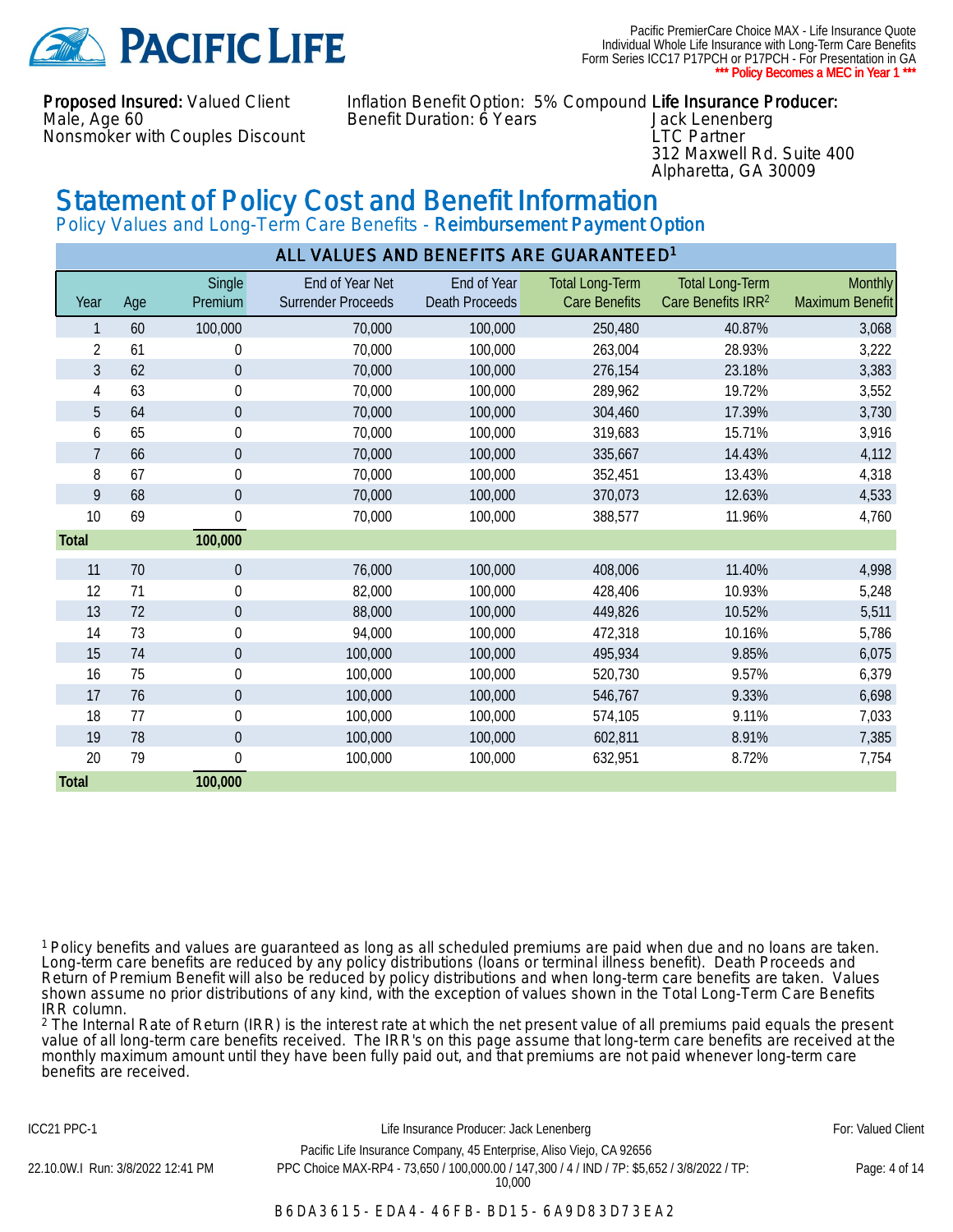

Pacific PremierCare Choice MAX - Life Insurance Quote Individual Whole Life Insurance with Long-Term Care Benefits Form Series ICC17 P17PCH or P17PCH - For Presentation in GA \* Policy Becomes a MEC in Year 1 \*

### Statement of Policy Cost and Benefit Information

Policy Values and Long-Term Care Benefits - Reimbursement Payment Option

| ALL VALUES AND BENEFITS ARE GUARANTEED <sup>1</sup> |     |                   |                                              |                                      |                                                |                                                          |                                   |
|-----------------------------------------------------|-----|-------------------|----------------------------------------------|--------------------------------------|------------------------------------------------|----------------------------------------------------------|-----------------------------------|
| Year                                                | Age | Single<br>Premium | End of Year Net<br><b>Surrender Proceeds</b> | End of Year<br><b>Death Proceeds</b> | <b>Total Long-Term</b><br><b>Care Benefits</b> | <b>Total Long-Term</b><br>Care Benefits IRR <sup>2</sup> | <b>Monthly</b><br>Maximum Benefit |
| 21                                                  | 80  | 0                 | 100,000                                      | 100,000                              | 664,599                                        | 8.56%                                                    | 8,142                             |
| 22                                                  | 81  | $\boldsymbol{0}$  | 100,000                                      | 100,000                              | 697,829                                        | 8.41%                                                    | 8,549                             |
| 23                                                  | 82  | $\pmb{0}$         | 100,000                                      | 100,000                              | 732,720                                        | 8.27%                                                    | 8,976                             |
| 24                                                  | 83  | $\boldsymbol{0}$  | 100,000                                      | 100,000                              | 769,356                                        | 8.14%                                                    | 9,425                             |
| 25                                                  | 84  | $\boldsymbol{0}$  | 100,000                                      | 100,000                              | 807,824                                        | 8.02%                                                    | 9,897                             |
| 26                                                  | 85  | $\pmb{0}$         | 100,000                                      | 100,000                              | 848,215                                        | 7.91%                                                    | 10,391                            |
| 27                                                  | 86  | $\boldsymbol{0}$  | 100,000                                      | 100,000                              | 890,626                                        | 7.81%                                                    | 10,911                            |
| 28                                                  | 87  | $\pmb{0}$         | 100,000                                      | 100,000                              | 935,157                                        | 7.72%                                                    | 11,457                            |
| 29                                                  | 88  | 0                 | 100,000                                      | 100,000                              | 981,915                                        | 7.63%                                                    | 12,029                            |
| 30                                                  | 89  | $\pmb{0}$         | 100,000                                      | 100,000                              | 1,031,011                                      | 7.55%                                                    | 12,631                            |
| Total                                               |     | 100,000           |                                              |                                      |                                                |                                                          |                                   |
| 31                                                  | 90  | $\pmb{0}$         | 100,000                                      | 100,000                              | 1,082,562                                      | 7.47%                                                    | 13,262                            |
| 36                                                  | 95  | $\boldsymbol{0}$  | 100,000                                      | 100,000                              | 1,381,653                                      | 7.14%                                                    | 16,927                            |
| 41                                                  | 100 | 0                 | 100,000                                      | 100,000                              | 1,763,379                                      | 6.89%                                                    | 21,603                            |
| 46                                                  | 105 | $\theta$          | 100,000                                      | 100,000                              | 2,250,568                                      | 6.69%                                                    | 27,572                            |
| 51                                                  | 110 | $\pmb{0}$         | 100,000                                      | 100,000                              | 2,872,359                                      | 6.53%                                                    | 35,190                            |
| 56                                                  | 115 | $\pmb{0}$         | 100,000                                      | 100,000                              | 3,665,939                                      | 6.40%                                                    | 44,913                            |
| 61                                                  | 120 | 0                 | 100,000                                      | 100,000                              | 4,678,770                                      | 6.09%                                                    | 57,321                            |
| <b>Total</b>                                        |     | 100,000           |                                              |                                      |                                                |                                                          |                                   |

<sup>1</sup>Policy benefits and values are guaranteed as long as all scheduled premiums are paid when due and no loans are taken. Long-term care benefits are reduced by any policy distributions (loans or terminal illness benefit). Death Proceeds and Return of Premium Benefit will also be reduced by policy distributions and when long-term care benefits are taken. Values shown assume no prior distributions of any kind, with the exception of values shown in the Total Long-Term Care Benefits IRR column.

<sup>2</sup> The Internal Rate of Return (IRR) is the interest rate at which the net present value of all premiums paid equals the present value of all long-term care benefits received. The IRR's on this page assume that long-term care benefits are received at the monthly maximum amount until they have been fully paid out, and that premiums are not paid whenever long-term care benefits are received.

ICC21 PPC-1 **Example 20 For: Valued Client** Life Insurance Producer: Jack Lenenberg **For: Valued Client** For: Valued Client Pacific Life Insurance Company, 45 Enterprise, Aliso Viejo, CA 92656 22.10.0W.I Run: 3/8/2022 12:41 PM PPC Choice MAX-RP4 - 73,650 / 100,000.00 / 147,300 / 4 / IND / 7P: \$5,652 / 3/8/2022 / TP: 10,000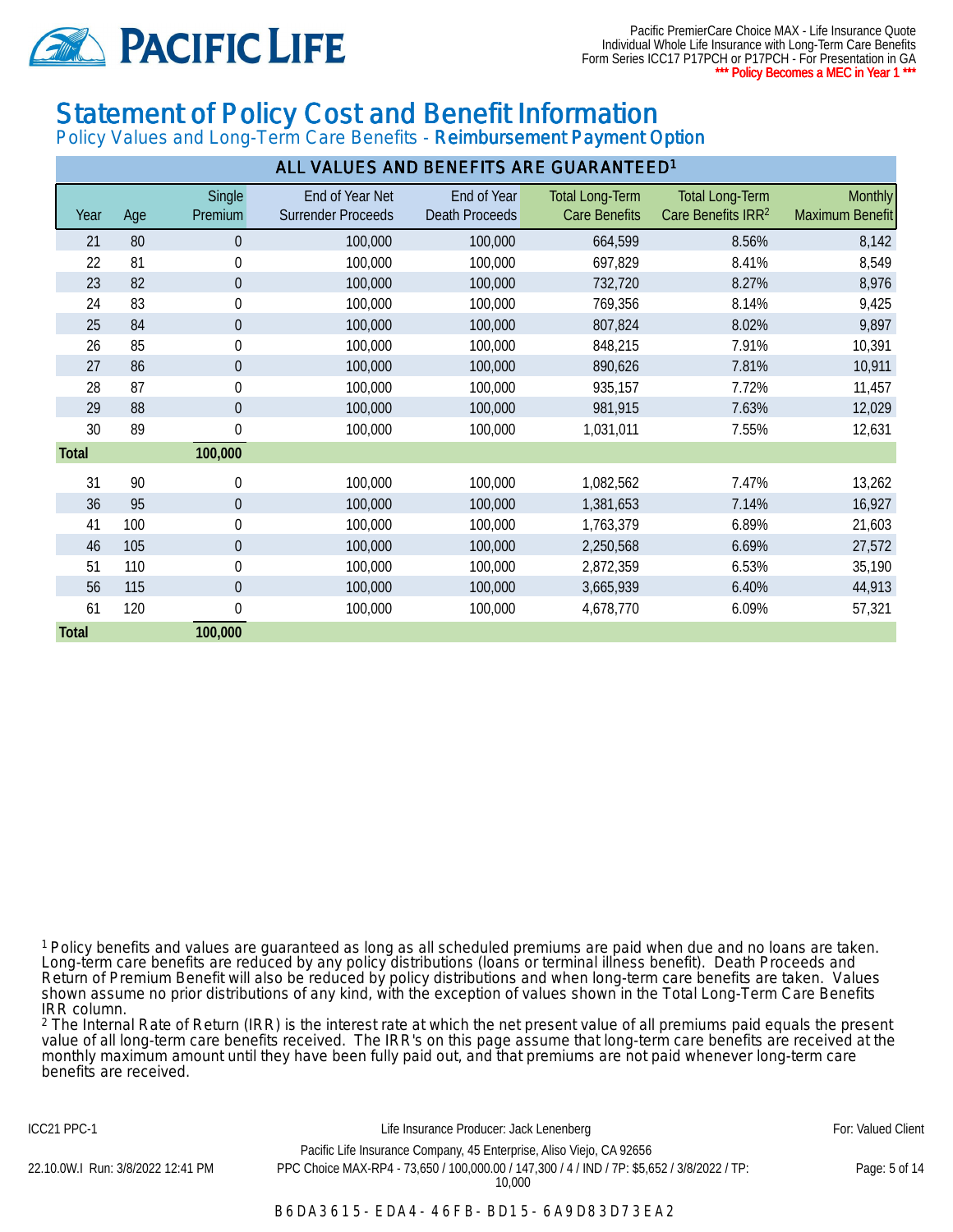

Proposed Insured: Valued Client Male, Age 60 Nonsmoker with Couples Discount

Single Premium: \$100,000 Life Insurance Producer:

Jack Lenenberg LTC Partner 312 Maxwell Rd. Suite 400 Alpharetta, GA 30009

### Pacific PremierCare Choice MAX's EZView

This report shows certain Durations and Inflation Benefit Options. Your life insurance producer can provide you with additional information on these options. Values on this page assume the Reimbursement Payment Option is in effect.

| <b>Benefit</b> | <b>Inflation Benefit</b> | Day 1<br><b>Death Proceeds</b><br>(Before Minimum | Day 1<br>Monthly<br><b>Maximum</b> | Day 1<br><b>Total Long-</b><br>Term Care | Age 80's<br><b>Monthly</b><br><b>Maximum</b> | Age 80's<br><b>Total Long-</b><br><b>Term Care</b> | <b>Total LTC</b><br>Crossover |
|----------------|--------------------------|---------------------------------------------------|------------------------------------|------------------------------------------|----------------------------------------------|----------------------------------------------------|-------------------------------|
| Duration       | Option                   | Death Benefit) <sup>1</sup>                       | <b>Benefit</b>                     | <b>Benefits</b>                          | <b>Benefit</b>                               | <b>Benefits</b>                                    | Age <sup>2</sup>              |
| 3 Years        | None                     | 118,022                                           | 4,917                              | 177,033                                  | 4,917                                        | 177,033                                            |                               |
| 3 Years        | 3% Simple                | 105,202                                           | 4,383                              | 162,537                                  | 7,013                                        | 257,218                                            | 64                            |
| 3 Years        | 5% Simple                | 100,000                                           | 3,974                              | 150,226                                  | 7,948                                        | 293,299                                            | 64                            |
| 3 Years        | 5% Compound              | 100,000                                           | 3,510                              | 132,816                                  | 9,315                                        | 352,401                                            | 66                            |
| 4 Years        | None                     | 115,025                                           | 4,792                              | 230,050                                  | 4,792                                        | 230,050                                            |                               |
| 4 Years        | 3% Simple                | 101,026                                           | 4,209                              | 211,144                                  | 6,735                                        | 332,375                                            | 64                            |
| 4 Years        | 5% Simple                | 100,000                                           | 3,823                              | 197,307                                  | 7,647                                        | 380,849                                            | 64                            |
| 4 Years        | 5% Compound              | 100,000                                           | 3,465                              | 179,230                                  | 9,194                                        | 475,550                                            | 66                            |
| 5 Years        | None                     | 111,725                                           | 4,655                              | 279,312                                  | 4,655                                        | 279,312                                            |                               |
| 5 Years        | 3% Simple                | 100,000                                           | 4,069                              | 258,828                                  | 6,511                                        | 405,334                                            | 63                            |
| 5 Years        | 5% Simple                | 100,000                                           | 3,666                              | 242,016                                  | 7,333                                        | 462,031                                            | 64                            |
| 5 Years        | 5% Compound              | 100,000                                           | 3,233                              | 214,416                                  | 8,579                                        | 568,911                                            | 66                            |
| 6 Years        | None                     | 109,046                                           | 4,543                              | 327,138                                  | 4,543                                        | 327,138                                            |                               |
| 6 Years        | 3% Simple                | 100,000                                           | 3,931                              | 304,288                                  | 6,290                                        | 474,123                                            | 63                            |
| 6 Years        | 5% Simple                | 100,000                                           | 3,448                              | 279,321                                  | 6,896                                        | 527,607                                            | 64                            |
| 6 Years        | 5% Compound              | 100,000                                           | 3,068                              | 250,480                                  | 8,142                                        | 664,599                                            | 66                            |
| 7 Years        | None                     | 107,077                                           | 4,461                              | 374,769                                  | 4,461                                        | 374,769                                            |                               |
| 7 Years        | 3% Simple                | 100,000                                           | 3,679                              | 336,883                                  | 5,887                                        | 522,324                                            | 65                            |
| 7 Years        | 5% Simple                | 100,000                                           | 3,230                              | 312,042                                  | 6,460                                        | 583,383                                            | 65                            |
| 7 Years        | 5% Compound              | 100,000                                           | 2,940                              | 287,254                                  | 7,800                                        | 762,170                                            | 66                            |
| 8 Years        | None                     | 105,180                                           | 4,382                              | 420,720                                  | 4,382                                        | 420,720                                            |                               |
| 8 Years        | 3% Simple                | 100,000                                           | 3,534                              | 374,939                                  | 5,655                                        | 578,526                                            | 65                            |
| 8 Years        | 5% Simple                | 100,000                                           | 3,041                              | 343,062                                  | 6,082                                        | 635,030                                            | 66                            |
| 8 Years        | 5% Compound              | 100,000                                           | 2,747                              | 314,781                                  | 7,288                                        | 835,209                                            | 66                            |

<sup>1</sup>The Death Proceeds (Before Minimum Death Benefit) amount shown does not reflect the Minimum Death Benefit, which may provide higher Death Proceeds. See the End of Year Death Proceeds column on the Policy Values and Long-Term Care Benefits page for Death Proceeds that include the Minimum Death Benefit.

<sup>2</sup>The age shown in this column is the age the insured will be when the Total Long-Term Care Benefits for the applicable Inflation Benefit Option are scheduled to exceed the Total Long-Term Care Benefits for the option showing no Inflation Benefit Option, for that respective Benefit Duration.

#### ICC21 PPC-1 **Example 20 For: Valued Client** Life Insurance Producer: Jack Lenenberg **For: Valued Client** For: Valued Client

Pacific Life Insurance Company, 45 Enterprise, Aliso Viejo, CA 92656 22.10.0W.I Run: 3/8/2022 12:41 PM PPC Choice MAX-RP4 - 73,650 / 100,000.00 / 147,300 / 4 / IND / 7P: \$5,652 / 3/8/2022 / TP: 10,000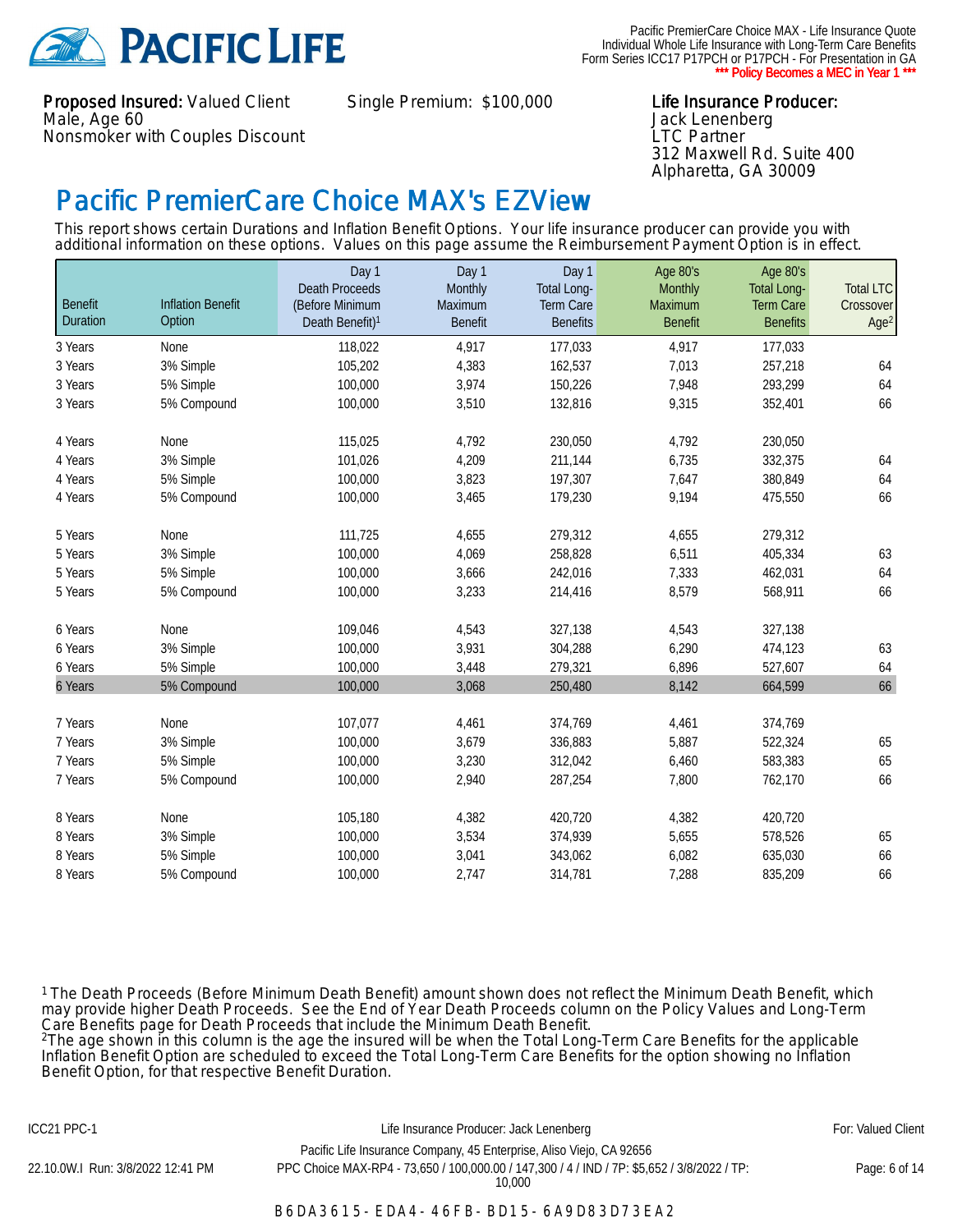

#### ALL VALUES AND BENEFITS ARE GUARANTEED<sup>1</sup>

#### Single Premium \$100,000.00

This quote assumes all planned premiums are paid. The amount and schedule of premiums is guaranteed at issue. Only one premium is necessary to fund Pacific PremierCare Choice MAX.

A Couples Discount has been applied to your policy.

As long as the premium(s) is paid when due, the long-term care coverage as issued will continue as long as the insured lives; or until the policy is surrendered at the owner's request; or until the maximum long-term care benefits have been paid, or until policy lapse. Prior to lapse, the policy provides a Grace Period of 61 days to pay an amount sufficient to keep the policy in force as issued.

#### Benefit Payment Options - Reimbursement or Indemnity

Upon the initial long-term care claim, the policyowner must elect either reimbursement or indemnity benefit payments. The election of the benefit payment option is one-time and cannot be changed. Once elected at the time of the first benefit payment, this election will apply to all future benefit payments.

Each option affects the amount of your benefit payments and claim administration differently. The Indemnity Payment Option provides lower Total Long-Term Care and Monthly Maximum Benefits compared to the Reimbursement Payment Option. The Monthly Maximum and Total Long-Term Care Benefit amounts available under the Indemnity Payment Option equal the Monthly Maximum and Total Long-Term Care Benefit amounts available under the Reimbursement Payment Option multiplied by the Indemnity Benefit Factor.

Reimbursement Payment Option - the policyowner will receive benefit payments based on receipts submitted for covered expenses, up to the Monthly Maximum Benefit for the Reimbursement Option.

Indemnity Payment Option - the policyowner elects a benefit payment amount that will be paid each month during the claim occurrence. The benefit payment must meet the minimum allowed and cannot be greater than the Monthly Maximum Benefit for the Indemnity Payment Option. The monthly benefit is paid without regard to the number of days of services received or the actual expenses incurred.

See below for payment information based on the values in this quote.

<sup>1</sup>Policy benefits and values are guaranteed as long as all scheduled premiums are paid when due and no loans are taken. Long-term care benefits are reduced by any policy distributions (loans or terminal illness benefit). Death Proceeds and Return of Premium Benefit will also be reduced by policy distributions and when long-term care benefits are taken. Values shown assume no prior distributions of any kind. Age 80 benefits assume long-term care benefits begin at age 80.

B6DA3615-EDA4-46FB-BD15-6A9D83D73EA2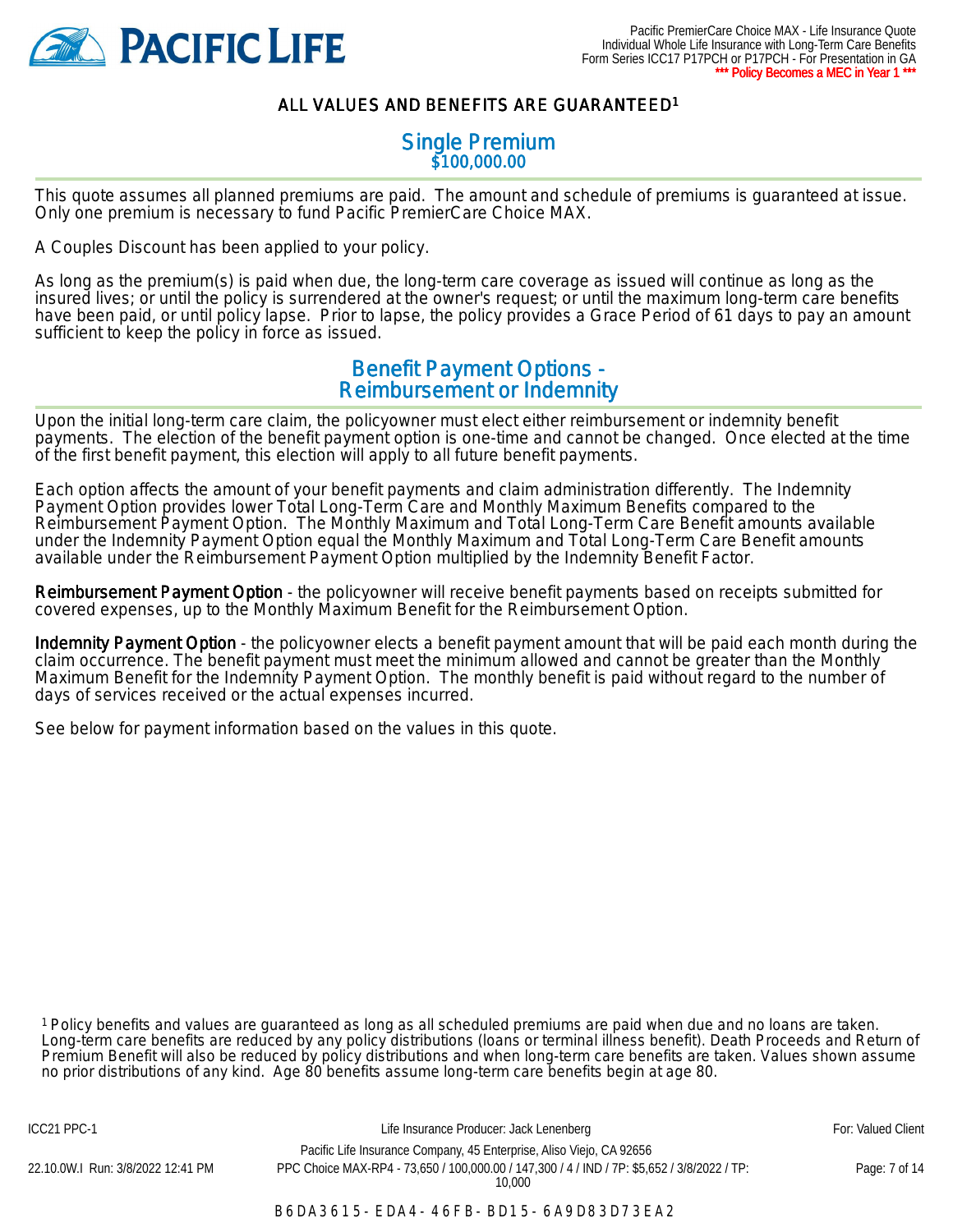

#### Indemnity Benefit Factor: 80.00%

|                                      | <b>Initial</b><br>Reimbursement<br><b>Benefits</b> | Age 80<br>Reimbursement<br><b>Benefits</b> | <b>Initial</b><br><b>Indemnity</b><br><b>Benefits</b> | <b>Age 80</b><br><b>Indemnity</b><br><b>Benefits</b> |
|--------------------------------------|----------------------------------------------------|--------------------------------------------|-------------------------------------------------------|------------------------------------------------------|
| <b>Total Long-Term Care Benefits</b> | \$250,480                                          | \$664,599                                  | \$200,384                                             | \$531,679                                            |
| Monthly Maximum Benefit              | \$3,068                                            | \$8,142                                    | \$2,455                                               | \$6,513                                              |

Choose from either payment option at the time of the initial claim. Your choice will apply to all future benefit payments and cannot be changed.

|                                                        | <b>Total Long-Term Care Benefits</b> |
|--------------------------------------------------------|--------------------------------------|
| <b>Reimbursement Option</b><br><b>Indemnity Option</b> |                                      |
| Initial: \$200,384<br>Initial: \$250,480               |                                      |
| Age 80: \$664,599<br>Age 80: \$531,679                 |                                      |

The Total Long-Term Care Benefits is the amount available over your lifetime for long-term care benefit payments.<sup>1</sup> The Inflation Benefit Option increases the Total Long-Term Care Benefits annually.

To be eligible for benefit payments, qualified long-term care services must be provided pursuant to a written Plan of Care. A Plan of Care is a written individualized plan of services, which we verify as appropriate and consistent with generally accepted standards, prescribed by a licensed health care practitioner. Development of a Plan of Care is included as a covered expense under the care coordination benefit of the policy. Benefits are payable up to the Monthly Maximum Benefit for this service unless provided by Pacific Life Insurance Company. Care coordination provided by Pacific Life does not require a claim for benefits and does not count towards the Monthly Maximum Benefit.

Reimbursement Payment Option - If an elimination period applies, benefit payments will begin for covered expenses incurred after 90 calendar days. A 0 calendar-day elimination applies to qualified long-term care services received in your home, subject to certain conditions.

| <b>Reimbursement Benefit Payments</b>                                                                                                                 |                                                                                  |  |  |  |
|-------------------------------------------------------------------------------------------------------------------------------------------------------|----------------------------------------------------------------------------------|--|--|--|
| 0-Day Elimination Period                                                                                                                              | 90-Day Elimination Period                                                        |  |  |  |
| • Home health care<br>• Care coordination<br>• Caregiver training*<br>• Home modification*<br>• Durable medical equipment*<br>• Adult day care center | • Nursing home facility<br>• Assisted living facility<br>· Facility hospice care |  |  |  |

\* If the Reimbursement Payment Option is elected, benefits paid for these services are not limited to the Monthly Maximum Benefit but have separate lifetime maximums.

<sup>1</sup>Long-term care benefits are reduced by any policy distributions (loans or terminal illness benefit). Death Proceeds and Return of Premium Benefit will also be reduced by policy distributions and when long-term care benefits are taken. Values shown assume no prior distributions of any kind. Age 80 benefits assume long-term care benefits begin at age 80.

ICC21 PPC-1 **Example 20 For: Valued Client** Life Insurance Producer: Jack Lenenberg **Formula Client** For: Valued Client Pacific Life Insurance Company, 45 Enterprise, Aliso Viejo, CA 92656 22.10.0W.I Run: 3/8/2022 12:41 PM PPC Choice MAX-RP4 - 73,650 / 100,000.00 / 147,300 / 4 / IND / 7P: \$5,652 / 3/8/2022 / TP:

10,000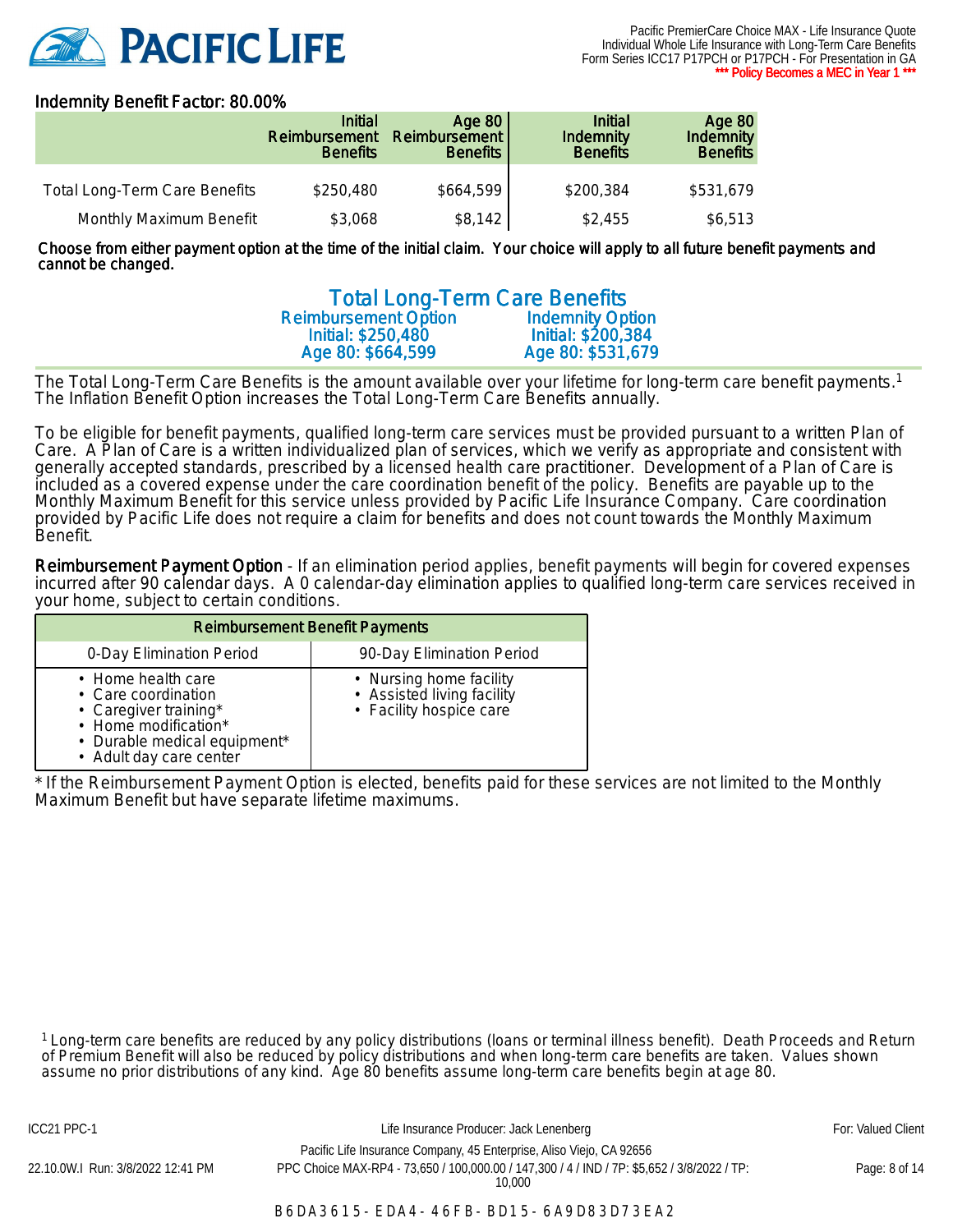

Indemnity Payment Option - The elimination period is 90 days for any qualified long-term care service if electing the Indemnity Payment Option at the time of the initial claim for benefits.

#### Indemnity Benefit Payments 90-Day Elimination Period • Home health care • Care coordination • Caregiver training\* • Home modification\* • Durable medical equipment\* • Adult day care center • Nursing home facility • Assisted living facility • Facility hospice care • International Benefit

\* If the Indemnity Payment Option is elected, benefits paid for these services are limited to the Monthly Maximum Benefit and have separate lifetime maximums.

Benefit payments for qualified long-term care services may be subject to a one-time elimination period and are provided by the Accelerated Benefit Rider (ABR) for Long-Term Care (Form Series ICC17 R17ABRI or R17ABRI) and the Extended Benefit Rider (EBR) for Long-Term Care (Form Series ICC17 R17EBRI or R17EBRI). Rider form numbers vary based on state of policy issue. The amount and duration of the policy's maximum long-term care benefits and premium will be based on policy elections. The actual amount and duration of long-term care benefit payments may vary based on policy use. Covered long-term care benefit payments may occur until the total longterm care benefits are exhausted. Talk to your life insurance producer about all available benefit duration options that may fit your needs. Coverage durations elected for longer than two years are provided through a combination of the ABR and EBR. Charges for the ABR, EBR, and any Inflation Benefit Option are included in the scheduled premium payment(s).

<sup>1</sup>Long-term care benefits are reduced by any policy distributions (loans or terminal illness benefit). Death Proceeds and Return of Premium Benefit will also be reduced by policy distributions and when long-term care benefits are taken. Values shown assume no prior distributions of any kind. Age 80 benefits assume long-term care benefits begin at age 80.

Pacific Life Insurance Company, 45 Enterprise, Aliso Viejo, CA 92656 22.10.0W.I Run: 3/8/2022 12:41 PM PPC Choice MAX-RP4 - 73,650 / 100,000.00 / 147,300 / 4 / IND / 7P: \$5,652 / 3/8/2022 / TP: 10,000

ICC21 PPC-1 **Example 20 For: Valued Client** Life Insurance Producer: Jack Lenenberg **Formula** For: Valued Client

Page: 9 of 14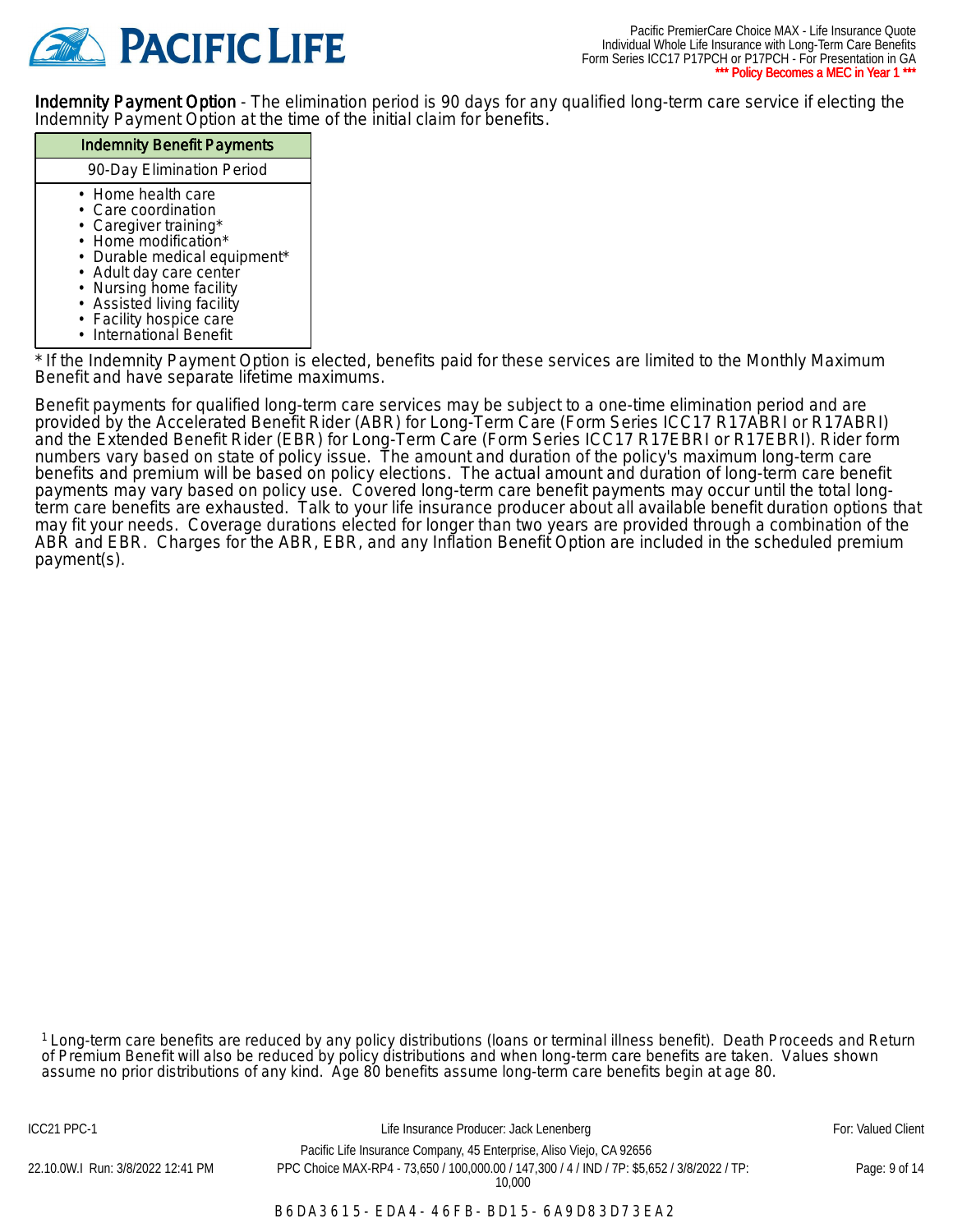

#### Monthly Maximum Benefit Reimbursement Option Initial: \$3,068 Age 80: \$8,142 Indemnity Option Initial: \$2,455 Age 80: \$6,513

Benefits are payable for qualified long-term care services up to the Monthly Maximum Benefit amount.

Reimbursement Payment Option - Where monthly benefit payments are made as reimbursements, the monthly maximum benefit may be limited to the cost of covered long-term care expenses actually incurred, which may be less than the Monthly Maximum Benefit. If covered expenses are incurred in an amount less than the Monthly Maximum Benefit, only the amount of the actual covered expenses will be reimbursed. The Monthly Maximum Benefit may be pro-rated based on the actual number of days that the insured is chronically ill or confined to a facility. Expenses incurred in any one month that exceed the Monthly Maximum Benefit are not reimbursable in the next month.

Reimbursement Payment Option - Expenses incurred for Durable Medical Equipment, Home Modification and Caregiver Training Services do not count toward the Monthly Maximum Benefit, but are subject to other policy limits.

Indemnity Payment Option - Benefit payments cannot exceed the Monthly Maximum Benefit for the Indemnity Payment Option. Expenses for Durable Medical Equipment, Home Modification and Caregiver Training Services count toward the Monthly Maximum Benefit and are subject to other policy limits.

Indemnity benefit payments are generally not taxable provided they do not exceed the IRS "Per Diem" limitations. You are advised to contact your qualified and independent legal and tax advisors when choosing the Indemnity Payment Option. See the Tax Information section for more details.

#### Benefit Duration Elected: 6 Years

You have elected a Benefit Duration of 6 years.

Reimbursement Payment Option - Your actual Benefit Duration may be shorter or longer. It may be shorter if your covered expenses include Home Modification, Durable Medical Equipment or Caregiver Training. It may be longer if the monthly cost of your covered expenses is less than the Monthly Maximum Benefit. The benefit period will affect your Monthly Maximum Benefit.

Indemnity Payment Option - Your actual Benefit Duration will be at least equal to your elected duration. It may be longer if you select a monthly benefit that is less than the Monthly Maximum Benefit. The monthly benefit must meet the minimum benefit payment requirement.

#### Inflation Benefit Option 5% Compound

The Inflation Benefit Option elected increases your Monthly Maximum Benefit automatically on each policy anniversary, thus increasing your Total Long-Term Care Benefits available each year. There are three Inflation Benefit Options: 5% Compound, 5% Simple, or 3% Simple. If you do not elect an Inflation Benefit Option, your monthly maximum benefit will remain level.

You have selected 5% compound.

#### International Benefit

The International Benefit is only available if the Indemnity Benefit Option is elected at the time of initial claim. The International Benefit pays an amount up to the Monthly Maximum Benefit for up to the first 24 months of long-term care claims when the insured receives nursing home care outside of the United States. The maximum Benefit Duration will be reduced to reflect any Long-Term Care Benefits that you have already used.

ICC21 PPC-1 **Example 20 For: Valued Client** Life Insurance Producer: Jack Lenenberg **Formula** For: Valued Client Pacific Life Insurance Company, 45 Enterprise, Aliso Viejo, CA 92656 22.10.0W.I Run: 3/8/2022 12:41 PM PPC Choice MAX-RP4 - 73,650 / 100,000.00 / 147,300 / 4 / IND / 7P: \$5,652 / 3/8/2022 / TP: 10,000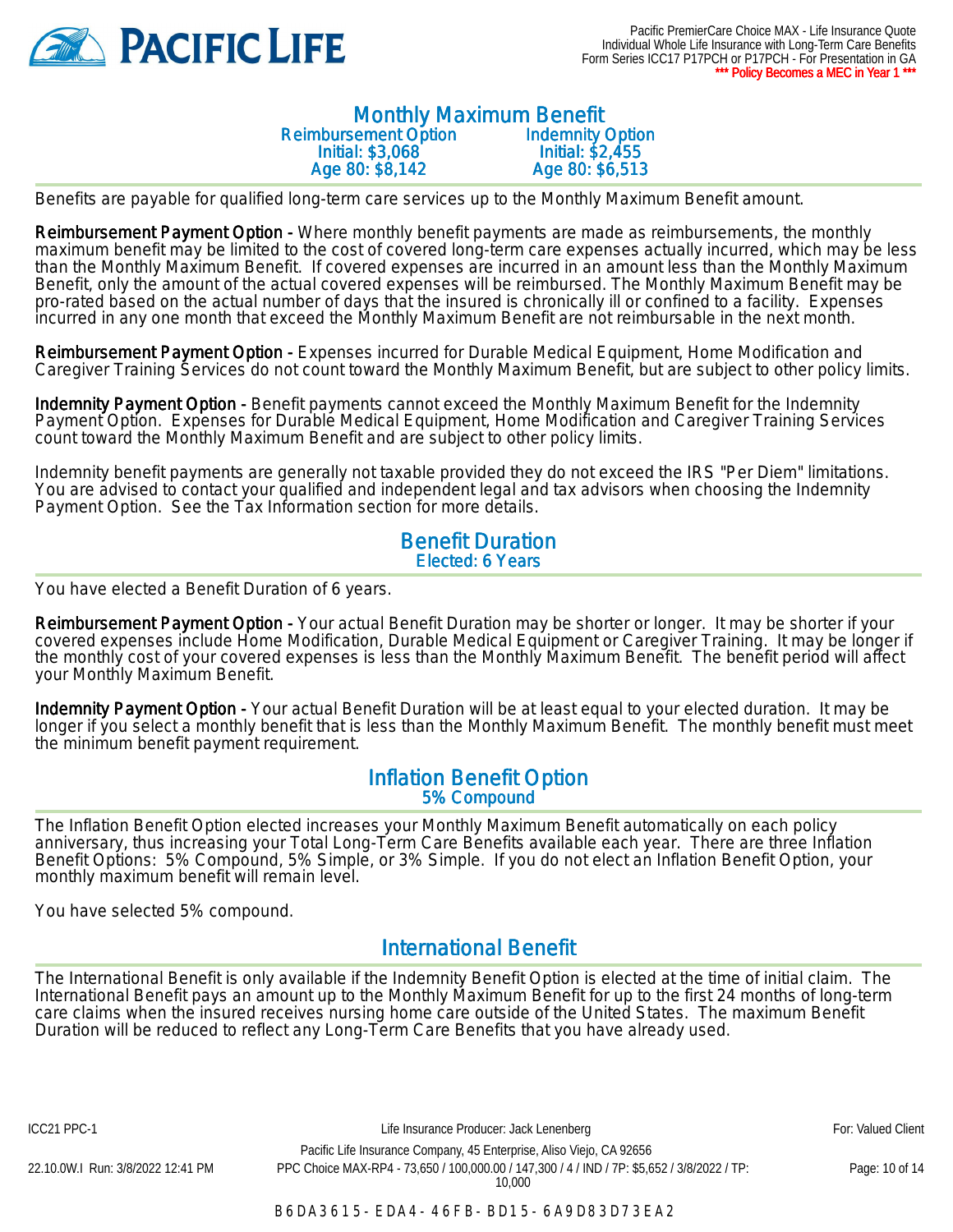

#### Death Proceeds Initial: \$100,000.00 (Before Minimum Death Benefit)<sup>1</sup>

This is the value that is payable to the policy beneficiaries upon the insured's death. Death Proceeds include the Limited Return of Premium on Death and/or the Minimum Death Benefit, if applicable, and thus may vary from year to year. The Death Proceeds are guaranteed to never be less than the sum of planned premiums paid, less any prior policy distributions (loans, due and unpaid premiums, terminal illness benefit, or long-term care benefits). If the Indemnity Payment Option is in effect, the Limited Refund of Premium on Death will be reduced by the long-term care benefit payments divided by the Indemnity Benefit Factor. Even if you exhaust your Total Long-Term Care Benefits, your policy beneficiaries are guaranteed to receive Death Proceeds of at least \$3,683, provided you do not take policy loans or the terminal illness benefit.

#### Total Return of Premium Benefit

If you surrender your policy, premiums paid are guaranteed to be refunded, subject to a vesting schedule (less any prior policy loans, long-term care benefits, or terminal illness benefit). If the Indemnity Payment Option is in effect, the reduction to the Return of Premium Benefit for long-term care benefits is the benefit amount paid divided by the Indemnity Benefit Factor. The Return of Premium grades up to 100% based on your policy's vesting schedule. See the End of Year Net Surrender Proceeds column on the Policy Values and Long-Term Care Benefits page for more details.

#### Net Surrender Proceeds

The Net Surrender Proceeds is the amount that you would receive upon surrender of the policy.

### Tax Information

Pacific Life, its affiliates, their distributors and respective representatives do not provide tax, accounting or legal advice. Any taxpayer should seek advice based on the taxpayer's particular circumstances from an independent tax advisor or attorney.

Although the information contained in this quote is based on our understanding of the Internal Revenue Code (IRC) and on certain tax and legal assumptions, it is not intended to be tax or legal advice. Such advice should be obtained from your own counsel or other tax advisor.

This product is intended to provide federally tax-qualified long-term care insurance as defined in IRC Section 7702B (b). Tax treatment of long-term care benefits may depend on factors such as the amount of benefits in relation to certain IRS limitations (referred to as "per diem" limitations), the amount of qualified expenses incurred, or if similar benefits are being received under other contracts. When benefits are received from multiple policies providing longterm care or chronic illness benefits for a given insured, including policies with different owners, those benefits must be aggregated to determine their taxability. Pacific Life cannot determine whether the benefits are taxable. Clients are advised to consult with qualified and independent legal and tax advisors for more information.

#### Death Proceeds

For federal income tax purposes, life insurance death benefits generally pay income tax-free to beneficiaries pursuant to IRC Section 101(a)(1). In certain situations, however, life insurance death benefits may be partially or wholly taxable. Situations include, but are not limited to: the transfer of a life insurance policy for valuable consideration unless the transfer qualifies for an exception under IRC Section 101(a)(2)(i.e. the transfer-for-value rule); arrangements that lack an insurable interest based on state law; and an employer-owned policy unless the policy qualifies for an exception under IRC Section 101(j). Additionally, a portion of your Death Proceeds may be income taxable if the policy was issued as part of an IRC Section 1035 income tax-free exchange and/or in certain situations where long-term care benefits were paid out prior to death. Consult with your own qualified, independent legal and tax advisors for further details.

<sup>1</sup>The Death Proceeds (Before Minimum Death Benefit) amount shown does not reflect the Minimum Death Benefit, which may provide higher Death Proceeds. See the End of Year Death Proceeds column on the Policy Values and Long-Term Care Benefits page for Death Proceeds that include the Minimum Death Benefit.

ICC21 PPC-1 **Example 20 For: Valued Client** Life Insurance Producer: Jack Lenenberg **Formula** For: Valued Client Pacific Life Insurance Company, 45 Enterprise, Aliso Viejo, CA 92656 22.10.0W.I Run: 3/8/2022 12:41 PM PPC Choice MAX-RP4 - 73,650 / 100,000.00 / 147,300 / 4 / IND / 7P: \$5,652 / 3/8/2022 / TP: 10,000

Page: 11 of 14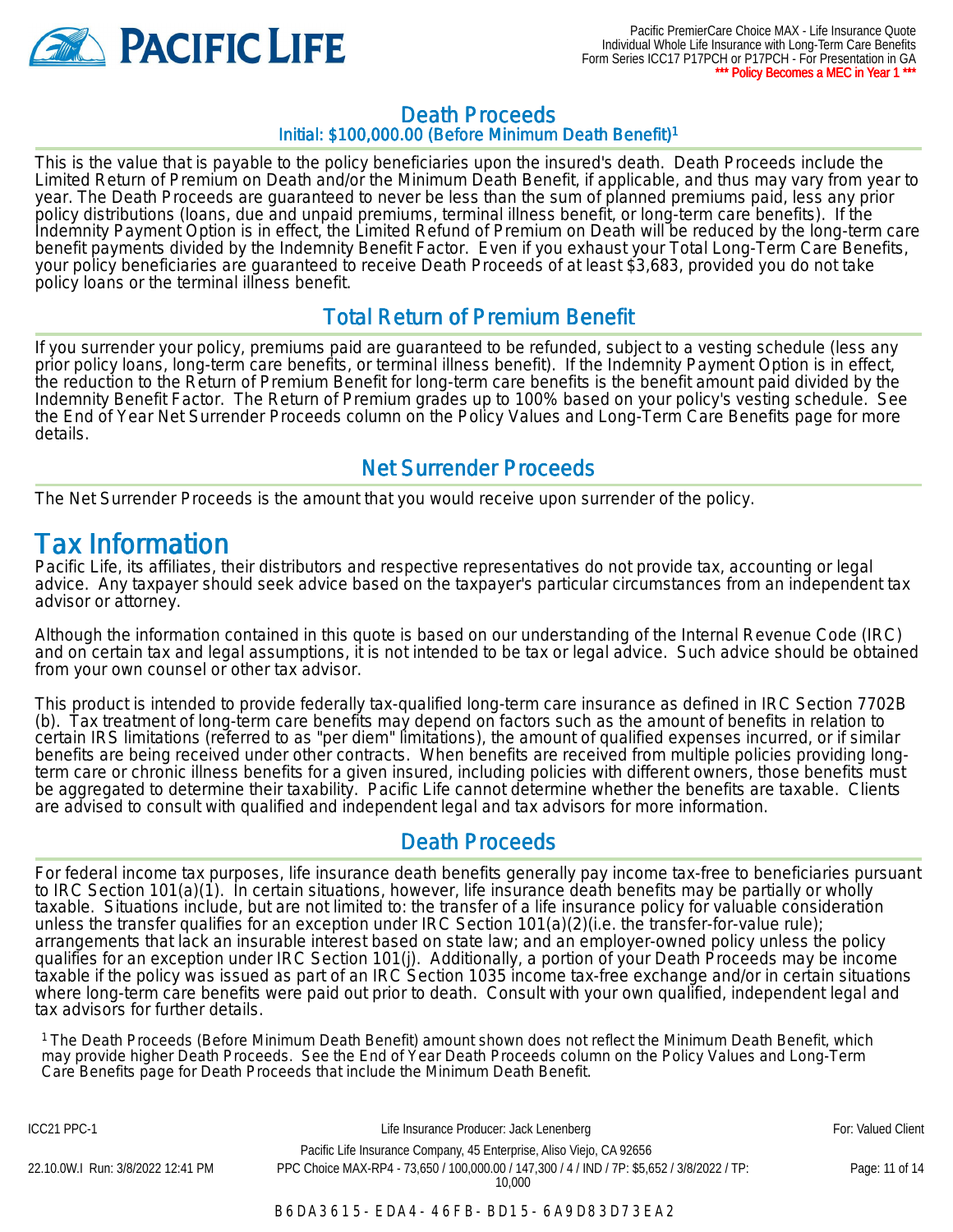

### Cash Value Accumulation Test

A life insurance policy will qualify as life insurance under IRC Section 7702 if it meets one of two alternative tests. This quote uses the Cash Value Accumulation Test which requires that we increase the Death Benefit, if necessary, so that the cash value of the policy does not at any time exceed the net single premium which would be necessary to fund future life insurance benefits under the policy. Failure to qualify as life insurance will result in adverse tax consequences.

#### Modified Endowment Contract (MEC) Status

As defined in IRC Section 7702A, a life insurance policy becomes a Modified Endowment Contract (MEC) if the cumulative premium payments exceed certain limits. Based on our understanding of the Internal Revenue Code a policy issued consistent with the assumptions in this quote would be a MEC at issue.

The federal income tax consequences of a MEC can be significant. Distributions from a MEC, including Surrenders, Policy Loans, and certain assignments or transfers of ownership, are taxed to the extent of gain in the policy and may be subject to additional penalties. Generally, gain in the policy is the excess, if any, of the cash value, not reduced by Policy Debt, over the policy cost basis. Consult with your own qualified, independent legal and tax advisors for further details.

### Exclusions and Limitations

Pre-Existing Conditions Limitation - A pre-existing condition means a condition for which medical advice or treatment was recommended by, or received from, a provider of health care services, within six months of the Policy Date. We will not reduce or deny any claim under this Rider because of a pre-existing condition or disease that is disclosed on the Application. Any loss occurring within six months of the Policy Date with respect to a pre-existing condition or disease not disclosed on the application will not be covered.

Non-eligible Facilities and Providers - Any facility or provider for a given benefit that does not fall within the "Definitions" section of the policy would be a non-eligible facility or provider for that benefit.

Non-eligible Levels of Care - Coverage does not include any services that do not constitute Qualified Long-Term Care Services. Care from family members is covered only where specifically indicated below in Exclusions/ Exceptions and Limitations.

Exclusions/Exceptions and Limitations - Pacific Life will not pay benefits for care or services:

1) provided by the insured's immediate family unless he or she is a regular employee of an organization which is providing the treatment, service or care; and the organization receives the payment for the treatment, service or care; 2) for which no charge is normally made in the absence of insurance;

3) provided outside the United States of America;

4) that result from an attempt at suicide (while sane or insane) or an intentionally self-inflicted injury;

5) that result from alcoholism or drug addiction;

6) that result from committing or attempting to commit or participating in a felony, riot or insurrection;

7) provided in a government facility (unless otherwise required by law);

8) for which benefits are available under Medicare (including amounts that would be reimbursable but for the application of a deductible or coinsurance amount) or other governmental program (except Medicaid), any state or federal workers' compensation, employer's liability or occupational disease law, or any motor vehicle no-fault law.

No benefits will be paid for services received while the Accelerated Benefit Rider (ABR) for Long Term Care and the Extended Benefit Rider (EBR) for Long-Term Care are not in effect.

The following additional Exclusions, Exceptions and Limitations apply where the Indemnity Payment Option is elected:

Pacific Life will not pay benefits for care or services: 1) provided by the insured's immediate family unless the Indemnity Benefit Option is in effect and benefits are being paid for Home and Community Care and 2) provided

ICC21 PPC-1 **Example 20 For: Valued Client** Life Insurance Producer: Jack Lenenberg **Formula** For: Valued Client Pacific Life Insurance Company, 45 Enterprise, Aliso Viejo, CA 92656 22.10.0W.I Run: 3/8/2022 12:41 PM PPC Choice MAX-RP4 - 73,650 / 100,000.00 / 147,300 / 4 / IND / 7P: \$5,652 / 3/8/2022 / TP:

10,000